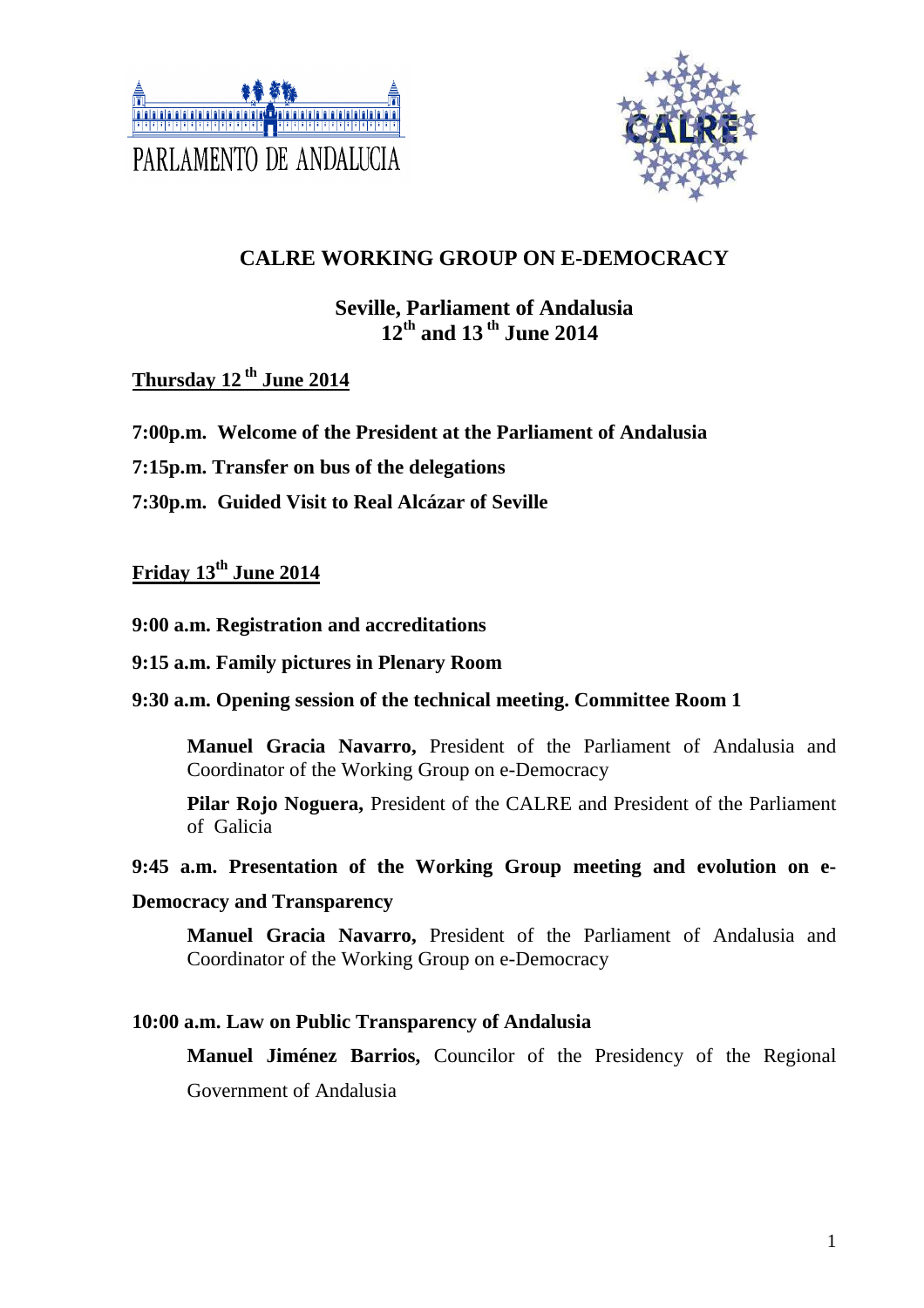



### **CALRE WORKING GROUP ON E-DEMOCRACY**

# **Seville, Parliament of Andalusia, 12th and 13th June 2014**

### **10:30 a.m. Debate and questions to the Councilor**

#### **11:00 a.m. Coffee break**

### **11:30 a.m. Technical Panel of experts on e-Democracy**

### **Manuel Villoria**

Professor of Political Science and Public Administration at the Rey Juan Carlos University of Madrid and member of the International-Spain Transparency **Board** 

# **12:00 a.m. Experience on Best practices on e-Democracy of the National Assembly of Wales**

### **Peter Black**

Member of the National Assembly of Wales

# **12:15 a.m. Experience on Best practices on e-Democracy of the Legislative Assembly of the Autonomous Region of the Azores**

#### **Sandra Costa**

General Secretary of the Legislative Assembly of the Autonomous Region of the Azores

## **12:30 p.m. Experience of the Innovative Project Deputy Enrique Benítez**

#### **Juan Manuel Roa**

Soluntia CEO

## **Enrique Javier Benítez Palma**

Member of the Parliament of Andalusia, Spokesman at the Commission for Monitoring and Control of the Financing of Political Parties and the Committee on Development and Housing.